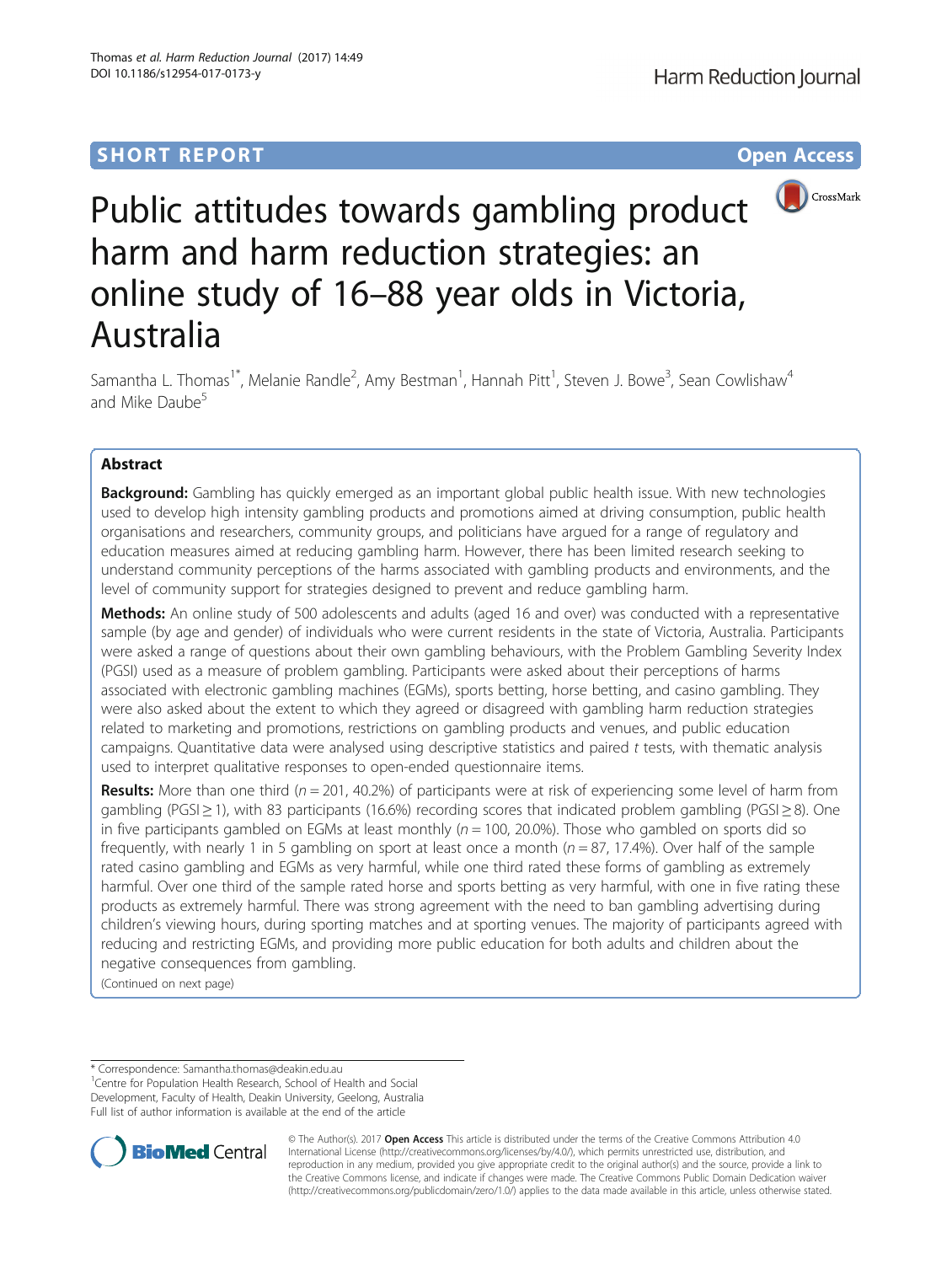# (Continued from previous page)

**Conclusions:** The findings suggest a strong perception in the Victorian community that gambling products are harmful. While governments have been reluctant to implement a comprehensive approach to reducing gambling harm, this study reveals significant community support for a range of harm reduction and prevention measures associated with gambling products. Public health practitioners can use this evidence in advocating for a comprehensive public health approach to reducing the harms associated with gambling promotions and products.

# Background

Over the last two decades there have been significant shifts towards more liberalised gambling regulatory frameworks in countries such as Australia, Great Britain, New Zealand, and Ireland, which have increased the availability and accessibility of high intensity gambling products in community settings [\[1](#page-9-0), [2\]](#page-9-0). Some argue that governments have been complicit in supporting the interests of the gambling industry [[1\]](#page-9-0), with changes in government policy enabling the proliferation of high intensity gambling in community environments [\[3](#page-9-0)–[5\]](#page-9-0). More recently, the liberalisation of gambling has led to the legalisation of more pervasive forms of gambling such as online sports betting. These policy shifts have occurred in parallel with the development of new technologies and higher intensity products [[6\]](#page-9-0), the use of both traditional and social media platforms to promote and incentivise product use [[7\]](#page-9-0), and strategies aimed at aligning gambling with culturally valued activities such as sport [\[8](#page-9-0)]. While there are a number of proposed regulatory mechanisms that would reduce the harms associated with gambling products [[9, 10](#page-9-0)], governments have been largely unwilling to enact a comprehensive public health approach to gambling, as applied in other areas such as tobacco [\[11](#page-9-0)]. Government regulatory and education efforts steadfastly focus on individualised responsibility frameworks to minimise the harms associated with 'problem gambling' [[12](#page-9-0), [13\]](#page-9-0), which place few constraints on commercial activities and permit continued growth in both industry and government revenues (the latter through taxation).

There is increasing community dissatisfaction with the proliferation of gambling products within community spaces, and community opposition to the expansion of gambling in these spaces [[14](#page-9-0)]. This raises an ethical tension for governments between the revenue that they may make from gambling, and being "mindful of the parameters of what the public regard as acceptable" when considering their policy responses to gambling [pg. 146] [\[15](#page-9-0)]. Public health practitioners have highlighted the importance of understanding public attitudes towards policy, particularly given strategies used by harmful consumption industries to influence public attitudes towards products [\[16\]](#page-10-0). For example, community surveys were regularly used during campaigns on tobacco to influence media advocacy strategies, to convince policy-makers of the need for regulatory

change, and to assess the impact of denormalisation strategies on the attitudes of young people [\[17\]](#page-10-0).

Despite the broad political and community debate about gambling harm, relatively few studies have sought to understand community attitudes towards gambling, gambling products, and the regulation of gambling. Studies have utilised the Attitudes Towards Gambling Scale (ATGS) [\[18\]](#page-10-0) with some finding that attitudes towards gambling have become more positive in recent years [[19](#page-10-0)], while other studies indicate that adults have moderately negative attitudes towards gambling and are supportive of gambling reform [[15](#page-9-0), [20](#page-10-0)]. Community surveys in Australia have consistently demonstrated community concern about gambling and support for regulatory reform of gambling products [\[15,](#page-9-0) [21](#page-10-0), [22](#page-10-0)]. For example, McAllister [2014] analysed data from a 2012 national survey, and found strong support for people nominating bet limits before they gamble (75.3%), and for gambling to be more tightly controlled (73.5%) [[15](#page-9-0)]. However, half of participants also agreed that gambling activities were advertised responsibly (50.0%). This is perhaps not surprising given that data was collected prior to the significant surge of gambling advertising within sport in Australia, with gambling (and in particular sports betting) advertising spend increasing by 160% between 2011 and 2015 [[23](#page-10-0)]. Most recently, a question within a national opinion poll conducted by the Foundation for Alcohol Research and Education found that 73% of adults agreed that gambling advertising should be phased out during televised sporting broadcasts [[24](#page-10-0)].

While each of the above studies provides important information about public attitudes towards gambling, no studies to date have examined adolescent and adult perceptions of the harms associated with different forms of gambling. Further, there is limited information regarding public support for the range of possible regulatory and policy approaches that would contribute towards a comprehensive public health approach to gambling harm. The present study aims to address this gap by exploring community attitudes towards different forms of gambling, and strategies that may reduce gambling harm. Specific objectives were to:

1. Explore how Victorian adolescents and adults attribute harm to different types of gambling activities; and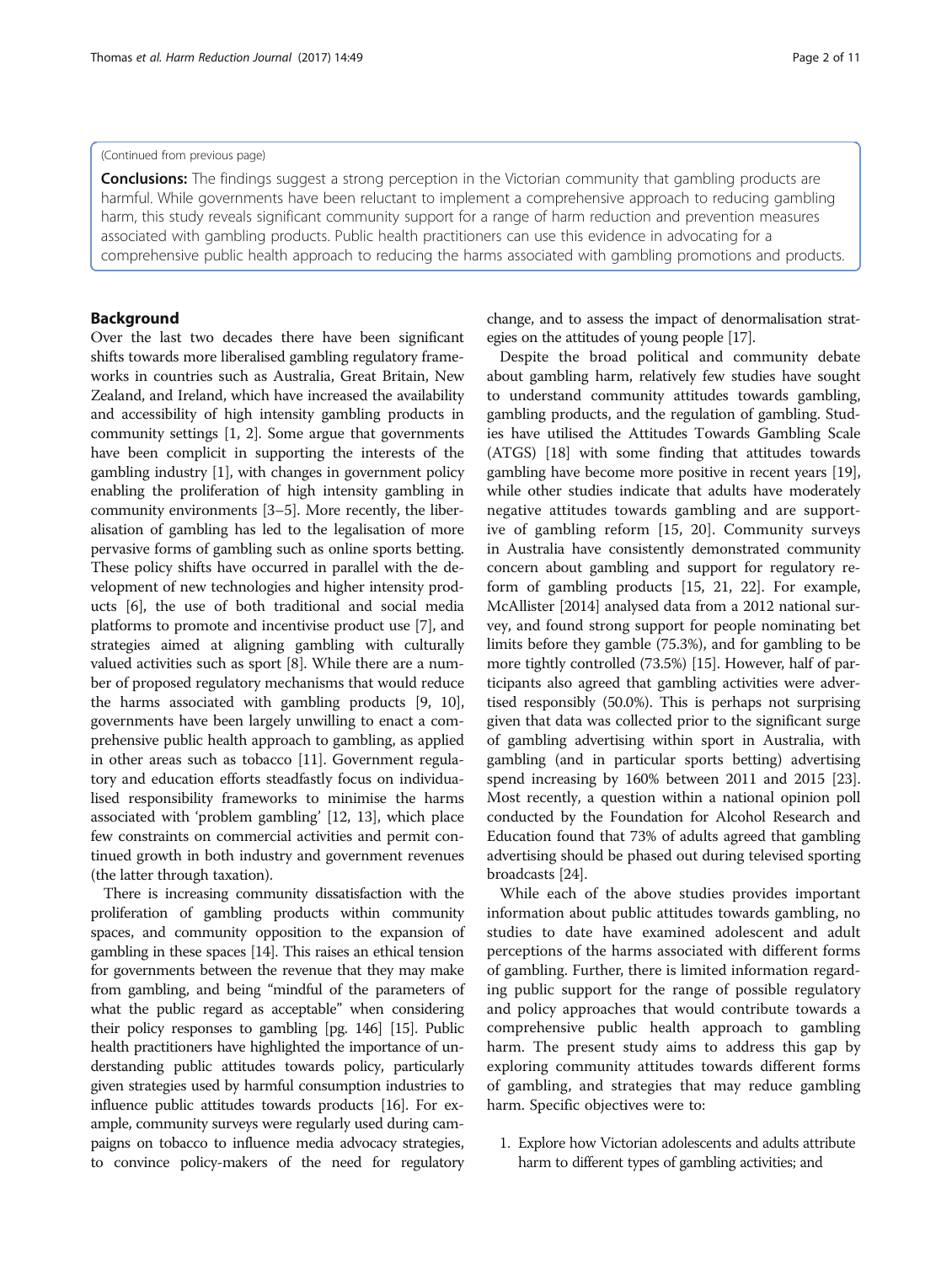2. Examine the extent to which Victorian adolescents and adults support the introduction of strategies aimed at reducing the harms associated with gambling.

# Methods

We used an online panel survey to explore the attitudes of 500 Australian residents. The data presented in this paper was part of a broader study which aimed to understand community attitudes towards the normalisation of gambling and gambling products. Approval for the study was obtained from Deakin University Human Research Ethics Committee.

# Recruitment and sampling

Recruitment and data collection occurred in March 2017. An online panel company was used to recruit participants according to the sample specifications. This method enabled us to obtain a sample that matched the Victorian community by age and gender within time and budgetary constraints. While evidence indicates that online studies produce less incomplete data and are as representative of population samples as would be found in, for example, a postal survey [\[25\]](#page-10-0), they can over represent individuals who have experienced gambling harm [[26\]](#page-10-0). Individuals voluntarily register with online panel companies and receive points for completing surveys. The researchers programmed the survey and hosted the data collection using Qualtrics survey software. Participants were provided with a participant information sheet before agreeing to complete the survey. Sample quotas were set using Australian Bureau of Statistics (ABS) population figures for Victoria [[27](#page-10-0)]. Eligible participants were aged 16 years or over, residents of the state of Victoria (verified by postcode), and had read the participant information sheet and provided consent to participate.

# Measures

# Personal information

Socio-demographic questions asked about age, sex, postcode, education, and employment status. Participants were also asked questions about gambling behaviours. They were initially asked how frequently in the previous 12 months they had participated in four products of interest for this study (EGMs, sports betting, horse betting, and casino gambling), as well as other forms of gambling. Participants who stated that they had not participated in any form of gambling were classified as 'non-gamblers'. All participants, including non-gamblers completed the Problem Gambling Severity Index (PGSI), a 9-item survey measure of problematic gambling [\[28](#page-10-0)]. A score was calculated to cluster participants according to interpretive categories; non-problem gambling (score of 0), low risk gambling (scores 1–2), moderate risk gambling

(scores 3–7), or problem gambling (scores of 8–27). Postcode data was used to determine Socio-Economic Indexes for Areas (SEIFA) status through the measurement of Index of Relative Socio-Economic Advantage and Disadvantage. This is an area level measure that ranges from 1 (which reflects the lowest scoring 10% of areas) to 10 (representing the highest 10% of areas) [\[29, 30](#page-10-0)].

# Perceptions of harm

We developed questions which aimed to determine perceptions of the degree of harm associated with four of the most harmful forms of gambling in Australia in terms of money lost: EGMs, sports betting, horse betting, and casino gambling. Participants rated how harmful they perceived each form of gambling to be based on a continuous sliding scale from 0 ('not harmful at all') to 100 ('extremely harmful'). For the product that they perceived to be the most harmful, participants were asked an open response question about why they thought this product was harmful. Items used colloquial language for gambling products. For example, instead of the term electronic gambling machine, we used the term 'pokies', and rather than wagering we used the term 'betting'.

# Support for regulatory action

Participants were presented with a set of proposed regulatory actions which may be influential in reducing gambling harm. These related to the regulation of gambling advertising, increased regulation of EGMs, the prohibition of new casinos, credit-based gambling, and community education strategies. This list of questions were developed to capture attitudes towards some harm minimisation strategies that have been regularly discussed by governments and community organisations. We also included questions about responses to education initiatives which are part of a comprehensive public health approach to harm minimisation. Participants were asked to rate how much they agreed or disagreed with these statements on a 4-point bipolar scale including 'strongly disagree', 'disagree', 'agree', and 'strongly agree'. Because we were asking participants to consider harm minimisation responses which may ultimately inform policy, we wanted participants to carefully consider and make a choice about each statement, rather than ticking a 'neither agree nor disagree' or 'neutral' box. Further, empirical studies have shown that inclusion of a neither agree nor disagree option at the centre of an agreement scale can often be misinterpreted by participants and either used as a 'don't know' option or to reject the item's assumptions [[31](#page-10-0), [32\]](#page-10-0).

# Data collection

The survey was piloted before the data collection commenced: first with personal networks that included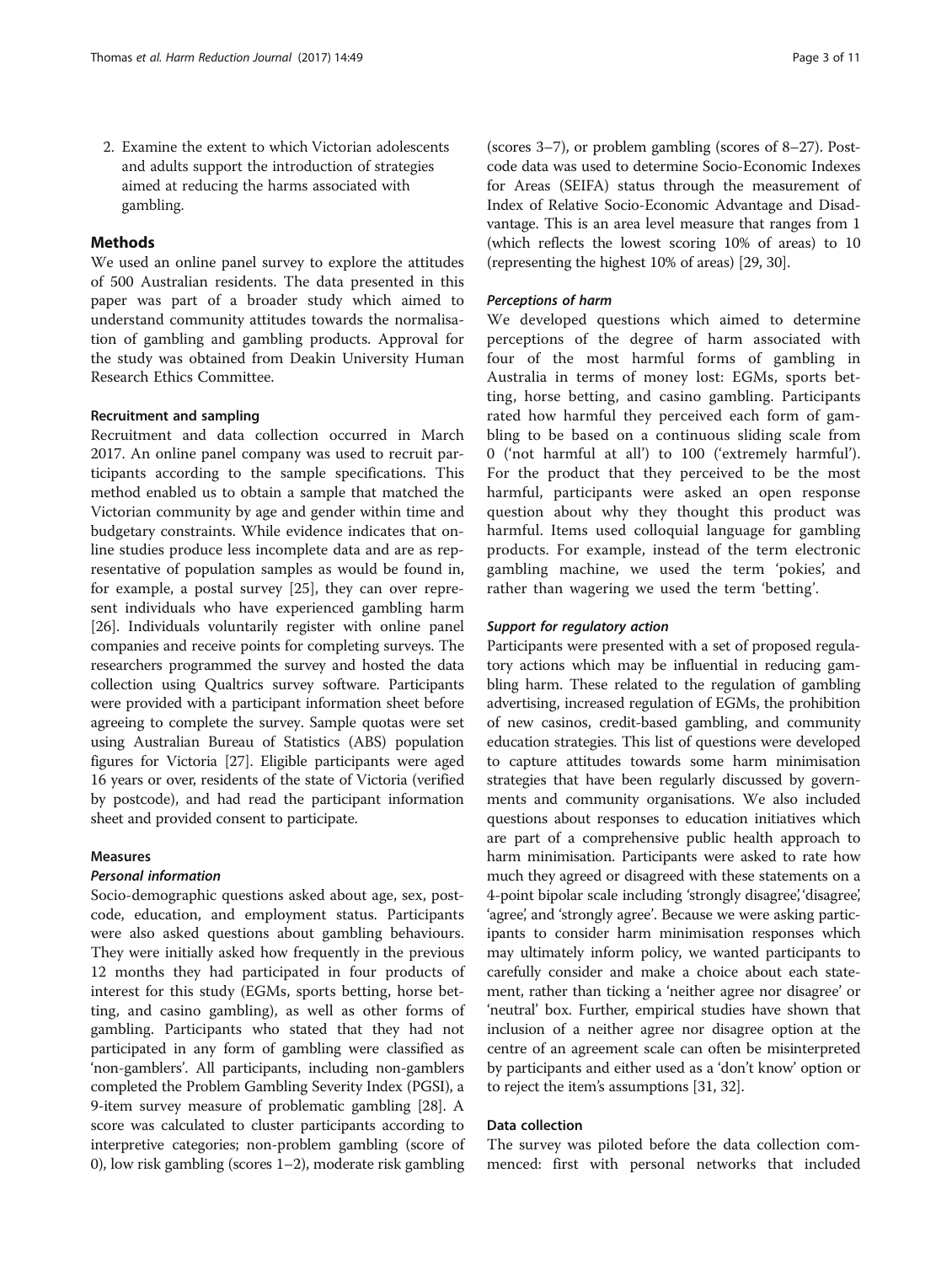people who had experienced harms from gambling to ensure content validity of measures, and second with  $n = 32$  people registered with the online panel company to check for technical errors with the online survey. Following this 'soft launch', the survey was revised and the (open-ended) qualitative questions relating to reasons for perceptions of harm were added. The initial 32 participants in the pilot phase were excluded from the final analysis. A total of 2611 people accessed the survey over a 2-week period, however, many potential participants were screened out because age and gender quotas had been filled. Individuals were also screened out if they did not consent to participate ( $n = 140$ ), stated that they were under 16 years old  $(n = 4)$ , or stated that they were not currently a Victorian resident ( $n = 12$ ). We carefully examined the data and excluded 88 individuals for whom there was missing or unreliable data. For example, we removed one participant who indicated that she was 16 years old, but had 4 children under 16 years including a 16 year old. We also excluded a participant who filled in the survey as a 29-year-old male, but wrote that the researchers should disregard the responses as she was actually a 64-year-old female who wanted to see the questions that were asked. The online panel company was contacted, and replacements were provided for these individuals (matched by age group and gender). The result was a final sample of 500 participants who completed the full survey.

# Data analysis

The data were downloaded from Qualtrics to IBM Statistical Program for Social Sciences (SPSS) 22.0 for data cleaning, and was then transferred to Stata 14.0 (Stata Corp) for subsequent analysis. Sample characteristics such as gender, age, occupation, education, and SEIFA have been presented using percentages. Age was presented as continuous (with a mean and standard deviation) and was also categorised into age groups  $(16-24, 25-34, 35-44, 45-54, 55-64, and 65+).$ SEIFA was determined by deciles allocated by the ABS and were then collapsed into 3 categories (1–3, 4–7, 8–10). Occupation and education status were based on ABS classifications. We cross-checked responses of participants who indicated that they had not gambled in the previous 12 months against PGSI responses, and identified 4 participants who were classified as gamblers (low risk gambling = 1, moderate risk gambling = 1, problem gambling = 2). We clustered participants into five categories—non-gamblers, non-problem gambling, low risk gambling, moderate risk gambling, and problem gambling, with the non-gamblers who had indicated that they were still experiencing harm shifted into the appropriate categories. Based on ratings out of 100 for harm the research team agreed on arbitrary descriptors based on cut-off scores. Ratings of 50-74 indicated perceptions that products were 'harmful', scores of 75–100 indicated perceptions that products were 'very harmful', and ratings of 90–100 indicated perceptions that products were 'extremely harmful'. Paired  $t$  tests were performed to compare mean level of perception of harm (0–100 scales) associated with gambling products and environments. Frequency counts from the 4-point bipolar scale were used to determine level of agreement with each statement about support for gambling harm reduction strategies. Results that refer to overall agreement report the combined totals for agree and strongly agree categories.

For the qualitative responses regarding the product that was perceived as most harmful, we conducted a basic thematic analysis to determine the key themes relating to perceptions of such harms. ST, HP, and AB read and re-read participant responses to group similarities and differences between responses. We then discussed these themes as a group and re-read responses to ensure that themes were consistent with the data as a whole. In reporting the data, we have corrected minor typographical errors in participants' written responses.

# Results

# Sample description

Table [1](#page-4-0) provides the socio-demographic and gambling characteristics of the sample, which was proportionally representative of the Victorian population by age and gender. Just over half of participants were females ( $n = 255, 51.0\%$ ), with a mean age of 44.9 years (ranging from 16 to 88 years, s.d. = 17.7). Fifteen people were under the age of 18 in this study. Just under half of these reported that they had gambled in the last month ( $n = 6$ , 40%). Over half of the total sample were employed in full-time, part-time, or casual work ( $n = 297$ , 59.4%), with one in five participants retired  $(n = 102, 20.4\%)$ . The vast majority of the sample completed year 12 or had an advanced level of education beyond high school ( $n = 441, 88.2\%$ ), with a similar proportion of the sample being from medium to high areas of socio-economic advantage  $(n = 427, 85.4\%).$ More than one third  $(n = 201, 40.2%)$  scored ≥ 1 on the PGSI and were at some level of risk of harms from gambling, with 83 (16.6%) participants receiving a score indicating problem gambling (PGSI  $\geq$  8). One participant under the age of 18 scored as a low risk gambler (PGSI 1–2), and one participant under the age of 18 scored as a problem gambler (PGSI  $\geq$  8).

Participants were asked how frequently they had engaged in different forms of gambling in the previous 12 months (Table [2\)](#page-4-0). One in five participants had gambled on EGMs at least monthly  $(n = 100, 20.0\%)$ , with just under half the sample never gambling on EGMs in the past 12 months ( $n = 235, 47.0\%$ ). Over half of the sample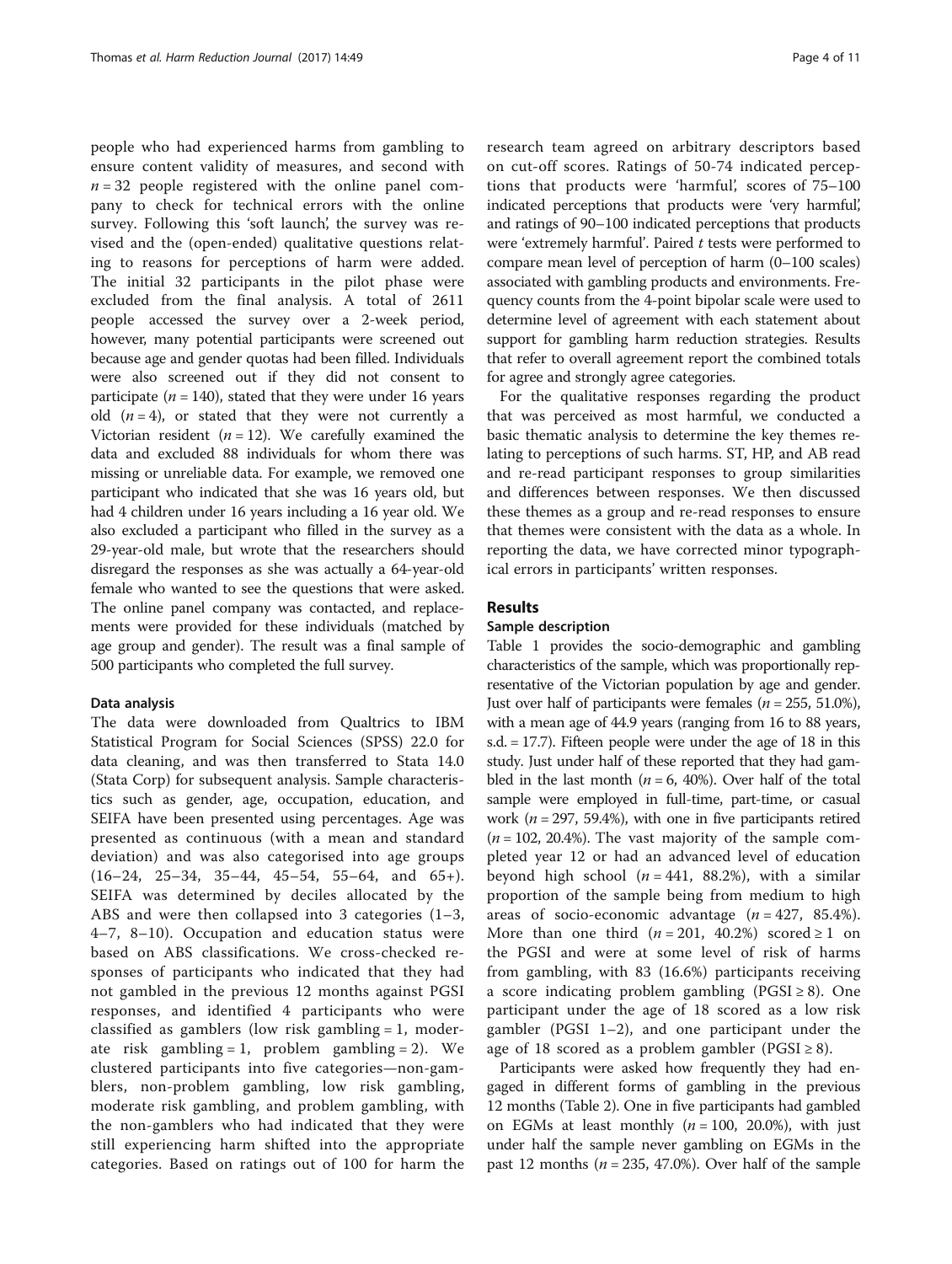<span id="page-4-0"></span>Table 1 Socio-demographic and gambling characteristics

|                                       | $n = 500 (%)$ |
|---------------------------------------|---------------|
| Gender                                |               |
| Male                                  | 245 (49.0)    |
| Female                                | 255 (51.0)    |
| Age                                   |               |
| $16 - 24$                             | 82 (16.4)     |
| $25 - 34$                             | 94 (18.8)     |
| $35 - 44$                             | 85 (17.0)     |
| $45 - 54$                             | 80 (16.0)     |
| $55 - 64$                             | 69 (13.8)     |
| 65 or older                           | 90 (18.0)     |
| Occupation                            |               |
| Working full-time                     | 193 (38.6)    |
| Working part-time or casually         | 104 (20.8)    |
| Unemployed but looking for work       | 23 (4.6)      |
| Homemaker                             | 32(6.4)       |
| Retired                               | 102 (20.4)    |
| Full-time student                     | 41 (8.2)      |
| Other                                 | 5(1.0)        |
| Education                             |               |
| Below year 10                         | 10(2.0)       |
| Year 10                               | 49 (9.8)      |
| Year 12                               | 102 (20.4)    |
| Certificate I, II, III, IV            | 73 (14.6)     |
| Diploma/advanced diploma              | 63 (12.6)     |
| Bachelors degree                      | 131 (26.2)    |
| Graduate diploma/graduate certificate | 22 (4.4)      |
| Postgraduate degree                   | 50 (10.0)     |
| SEIFA decile*                         |               |
| $1 - 3$                               | 71 (14.2)     |
| $4 - 7$                               | 203 (40.8)    |
| $8 - 10$                              | 224 (45.0)    |
| PGSI                                  |               |
| Non-gambler                           | 96 (19.2)     |
| Non-problem gambling                  | 203 (40.6)    |
| Low risk gambling                     | 59 (11.8)     |
| Moderate risk gambling                | 59 (11.8)     |

 $*$ n = 498 due to 2 postcodes not having a SEIFA determined decile allocated by the Australian Bureau of Statistics

Problem gambling 83 (16.6)

had never gambled at a casino ( $n = 285, 57.0\%$ ), or bet on horses ( $n = 259, 51.8\%$ ), while nearly two thirds had not bet on sports in the previous year  $(n = 318, 63.6\%).$ However, those who did gamble on sports did so frequently, with nearly 1 in 5 of all participants gambling on sports at least once a month ( $n = 87, 17.4\%$ ).

Table 2 Frequency of product use

|                   | Never      | Less than<br>once a month | $1-3$ times<br>per month | Weekly    | More than<br>once a<br>week |
|-------------------|------------|---------------------------|--------------------------|-----------|-----------------------------|
|                   | n(%)       | n(%)                      | n(%)                     | n(%)      | n(%)                        |
| <b>EGMs</b>       | 235 (47.0) | 165 (33.0)                | 52 (10.4)                | 30(6.0)   | 18(3.6)                     |
| Casinos           | 285 (57.0) | 141 (28.2)                | 39 (7.8)                 | 22(4.4)   | 13(2.6)                     |
| Horse<br>betting  | 259 (51.8) | 159 (31.8)                | 39 (7.8)                 | 20(4.0)   | 23(4.6)                     |
| Sports<br>betting | 318 (63.6) | 95 (19.0)                 | 42 (8.4)                 | 23(4.6)   | 22(4.4)                     |
| Other*            | 166 (33.2) | 127(25.4)                 | 74 (14.8)                | 107(21.4) | 26(5.2)                     |

\*Other included lotteries, buying scratch tickets (scratchies), Keno, raffles, bingo, or dog racing

# Perception of harm

Table 3 identifies the degree of harm perceived to be associated with different forms of gambling (ratings out of 100). While participants perceived that the gambling associated with all products was harmful to some degree, the greatest harm was attributed to casino gambling and EGMs. The mean level of perceived harm associated with casinos was significantly higher than for horse betting ( $p < 0.0001$ ) and sports betting ( $p < 0.0001$ ). Similarly, the perceived harm associated with EGMs was significantly higher than for horse betting ( $p < 0.0001$ ) and sports betting  $(p < 0.0001)$ . Statistically significant pairwise differences are indicated by 95% confidence intervals (CIs) that do not overlap (see Table 3).

Qualitative data collected in the open responses to this question provided further insight into the products perceived as most harmful.

# Casino gambling

Participants who perceived that casino gambling was most harmful described the seductive nature of the venue. For example, some participants suggested that casinos portrayed sophistication while hiding the harm that occurred within venues:

| <b>Table 3</b> Perceptions of harms associated with gambling products |  |  |  |
|-----------------------------------------------------------------------|--|--|--|
|-----------------------------------------------------------------------|--|--|--|

|                                                                    |       | Mean $SF^*$ 95% $CI^{**}$            | N (%) scored<br>75 and over<br>'very harmful' | N (%) scored<br>90 and over<br>'extremely<br>harmful' |
|--------------------------------------------------------------------|-------|--------------------------------------|-----------------------------------------------|-------------------------------------------------------|
| Casinos<br>$(n = 500)$                                             |       | 75.55 1.06 (73.47, 77.64) 306 (61.2) |                                               | 191 (38.2)                                            |
| <b>FGMs</b><br>$(n = 500)$                                         | 74.65 | 1.07 (72.55, 76.74) 294 (58.8)       |                                               | 178 (35.6)                                            |
| Horse betting<br>$(n = 500)$                                       |       | 66.73 1.06 (64.64, 68.81) 227 (45.4) |                                               | 98 (19.6)                                             |
| Sports betting 66.48 1.10 (64.32, 68.63) 227 (45.4)<br>$(n = 500)$ |       |                                      |                                               | 105 (21.0)                                            |

\*SE = standard error

\*\*95% CI = 95% confidence interval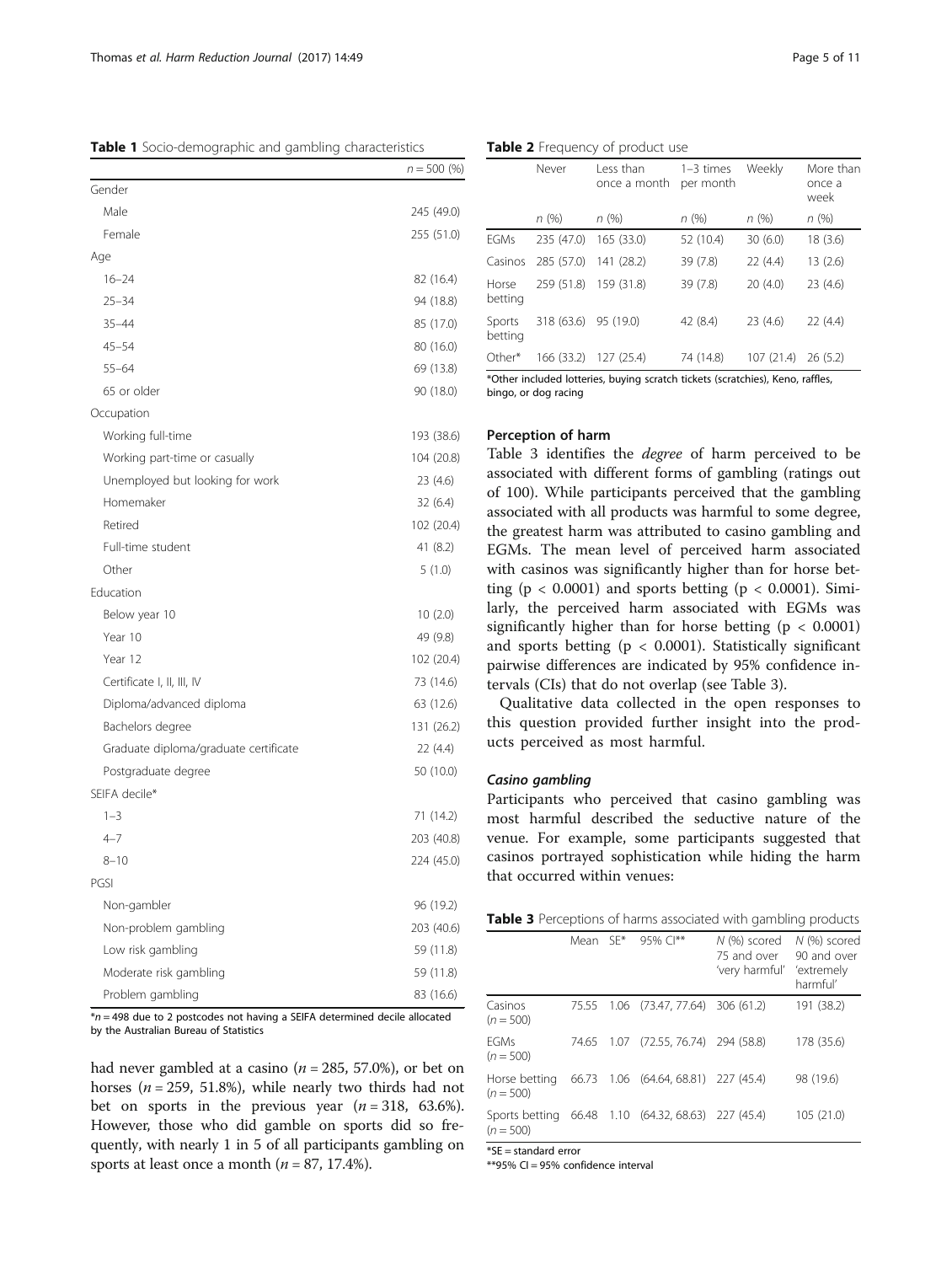Casinos give an unwarranted air of sophistication and expectation of large winnings which draw in the gullible—Male, 65 years and over, non-problem gambling.

They suggested that design features of casinos were key contributors to harm. Some participants talked about having "no concept of time" and that the environment encouraged gambling more than you normally would:

The atmosphere inside a casino makes it easy to get lost in time and keep on spending. The Las Vegas effect, the bright lights make it more fun—Female, 55–64 years, non-problem gambling.

The casino is a place that you can get lost in time. It is easy to gamble more than you intended and stay longer than planned—Female, 55–64 years, low risk gambling.

Some participants perceived that casinos were harmful because people could lose more money in these venues, as there were multiple different types of gambling in one place.

Gambling at a casino can result in losing way more money—Female, 25–34 years, non-problem gambling.

Some also commented on the particularly harmful outcomes of casino-based gambling:

People often use all the money they have to gamble at the casino–leaving them in poverty—Female, 16–24 years, non-gambler.

# **EGMs**

Participants who perceived that EGMs were most harmful described various factors associated with such harm. The first related to perceptions of EGMs as deceptive or exploitative. For example, EGMs were described as being 'rigged' and creating unrealistic perceptions that you could win. Participants often commented on the features of machines which were described as "alluring, deceitful and untrustworthy", "designed to make people lose money", "anti-social", "mindless", and "addictive". Some participants specifically commented that the design features of machines led to addiction and placed profits over the welfare of people:

Pokies are extremely harmful as they're set to be profitable to their owner, yet allow the player to win just often enough to keep them hooked. They effectively encourage addictive behaviour—Male, 35–44 years, non-problem gambling.

Pokies. The companies make them colourful with bright lights and music to attract people to play them, hoping they will win lots of money—female, 35–44 years, low risk gambling.

A 35–44 year-old male with non-problem gambling stated that "Pokies are designed to key in on addictions", while a 55–64-year-old male who was classified as a problem gambler stated that "pokies are the most harmful because they induce you to chase your losses. They do this (I believe) through near misses which encourage the player to keep going". Some participants also commented that the government was complicit in the harm that was caused from EGMs because of their reliance on taxation revenue from losses:

I think pokies are the most harmful because they are designed to not let you win. At the press of a button your money is gone. They're designed to get you in, get you hooked. And they don't care about the damage they are doing and neither does the government because it benefits from regular people losing their money—Female, 25–34 years, non-problem gambling.

Others commented that a significant contributing factor associated with EGM harm was that they created a perception that they were not risky products.

Poker machines are very addictive and ostensibly seem to only carry a small risk because the ante can be as small as 1 cent, though a 1 cent machine can still cost a couple of dollars per spin, and several dollars per minute—Male, 45–54 years, moderate risk gambling.

Some participants also referred to the accessibility and availability of EGMs in community environments. They suggested that the harms associated with EGMs were related to the saturation of EGMs in communities, "pokies are everywhere", which were ultimately designed to "make people lose money and owners make money." Others commented that it was too easy for individuals to "just sit there for hours at a time" and "lose large amounts of money in a short time". Participants described the vulnerability of certain sub-groups within the community to EGMs:

Because pokies are designed to make you lose money, and the people who are losing the money on them are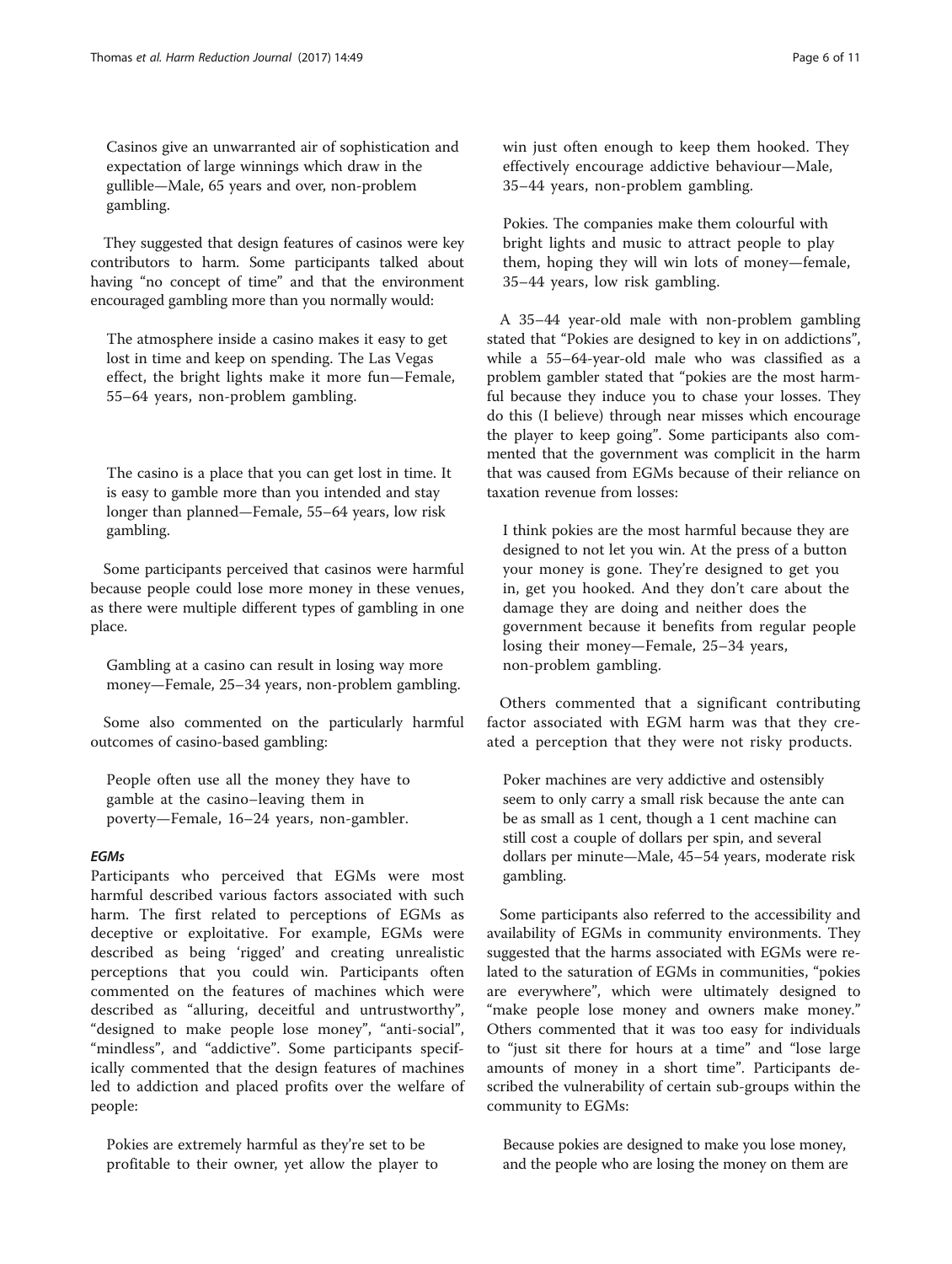the most vulnerable (seniors who already have not a lot of money)—Male, 25–35 years, non-problem gambling.

# Horse betting and sports betting

Individuals who perceived that either horse or sports betting were most harmful referred to the multiple markets offered by online betting providers, the constant availability of opportunities to gamble, that it was easy to lose financial control while betting on apps, and the role of marketing in the normalisation of sports betting.

Many participants wrote negative comments about television advertising for online gambling companies, with one participant with moderate risk gambling behaviours commenting on the "constant barrage of advertising and sponsorship". Participants also described the role of advertising in the normalisation of sports betting. For example, one participant described how excessive advertising created a perception that "everyone is doing it", while another stated that the "push to make (sports betting) normal is insidious".

Because so many are pushed to think that everyone must be interested in sports (hint: Not everyone is but the peer pressure is EXTREME) and the advertising people are capitalising on that. Mind you, pokies are only just behind—Female, 65 years and over, non-problem gambling.

Some participants described that horse racing was an integral part of Australian culture, and that it was almost considered 'un-Australian' not to bet on horses at certain times of the year, particularly on the Melbourne Cup horse race.

Some also described that the biggest harm posed by sports betting was that it ruined people's enjoyment of sport, or that they believed that sport was compromised because of increased gambling options and markets. One participant stated that it changed the 'notion of sport' from an activity that was related to physical activity and team-based behaviour, to an activity that was implicitly aligned with gambling. For example, the following participant stated:

Sports should be for participation and engagement and health, not for financial gain or loss—Male, 45–54 years, non-gambler.

# Level of agreement and disagreement with proposed gambling harm reduction strategies

Participants were asked about the extent to which they supported a range of strategies aimed at reducing gambling harm (Fig. [1\)](#page-7-0). The majority of participants agreed or strongly agreed with a complete ban on gambling promotions from televised sport ( $n = 400$ , 80.0%) and

sporting venues ( $n = 385, 77.0\%$ ). More than 90% of participants also agreed or strongly agreed with a proposed ban on gambling advertising during children's viewing hours ( $n = 457$ , 91.4%), with nearly two thirds of the sample  $(n = 329, 65.8%)$  indicating strong agreement. The large majority of participants  $(n = 431, 86.2\%)$ agreed or strongly agreed that sporting organisations should take more responsibility for how gambling is promoted.

There were high levels of agreement with policies aimed at reducing and restricting the number of venues which offer opportunities to gamble. The majority of participants agreed or strongly agreed that the number of EGMs should be reduced  $(n = 397, 79.4\%)$ , with over one third strongly agreeing ( $n = 173, 34.6\%$ ). More than 80% agreed or strongly agreed with increased regulation of EGMs ( $n = 407$ , 81.6%), with over one third strongly agreeing ( $n = 193, 38.6\%$ ).

Finally, there was also strong agreement with proposals for increased public education about the harms associated with gambling. Most participants either agreed or strongly agreed that there should be more education about the consequences associated with gambling products ( $n = 446$ , 89.2%), and increased messages about responsible gambling ( $n = 416$ , 83.2%). The vast majority of participants agreed or strongly agreed with increased education for children about the consequences of gambling  $(n = 462,$ 92.4%), with over half of all participants strongly agreeing with this statement ( $n = 257, 51.4\%$ ).

# Discussion

This study aimed to investigate community perceptions of the harms associated with different gambling products, and levels of support for strategies that may reduce the harms associated with these products. This study raises a number of points for discussion.

First are the community perceptions of harm associated with gambling products. Participants perceived that the greatest harm was associated with casino gambling and EGMs, with the vast majority of participants indicating that these were either very or extremely harmful. Qualitative data revealed that some participants had some level of awareness that EGMs contained features that could be misleading or addictive. This was surprising given that public education does not generally focus on the harmful features of EGMs, and instead gives messages about help seeking or 'responsible' choices. This may suggest that information about EGMs is coming from other sources—for example, via news media reports or personal experiences of harm. However, despite a perception that EGMs were harmful, one in five participants reported gambling on EGMs at least monthly. This may suggest that perceptions of harm do not necessarily translate into behavioural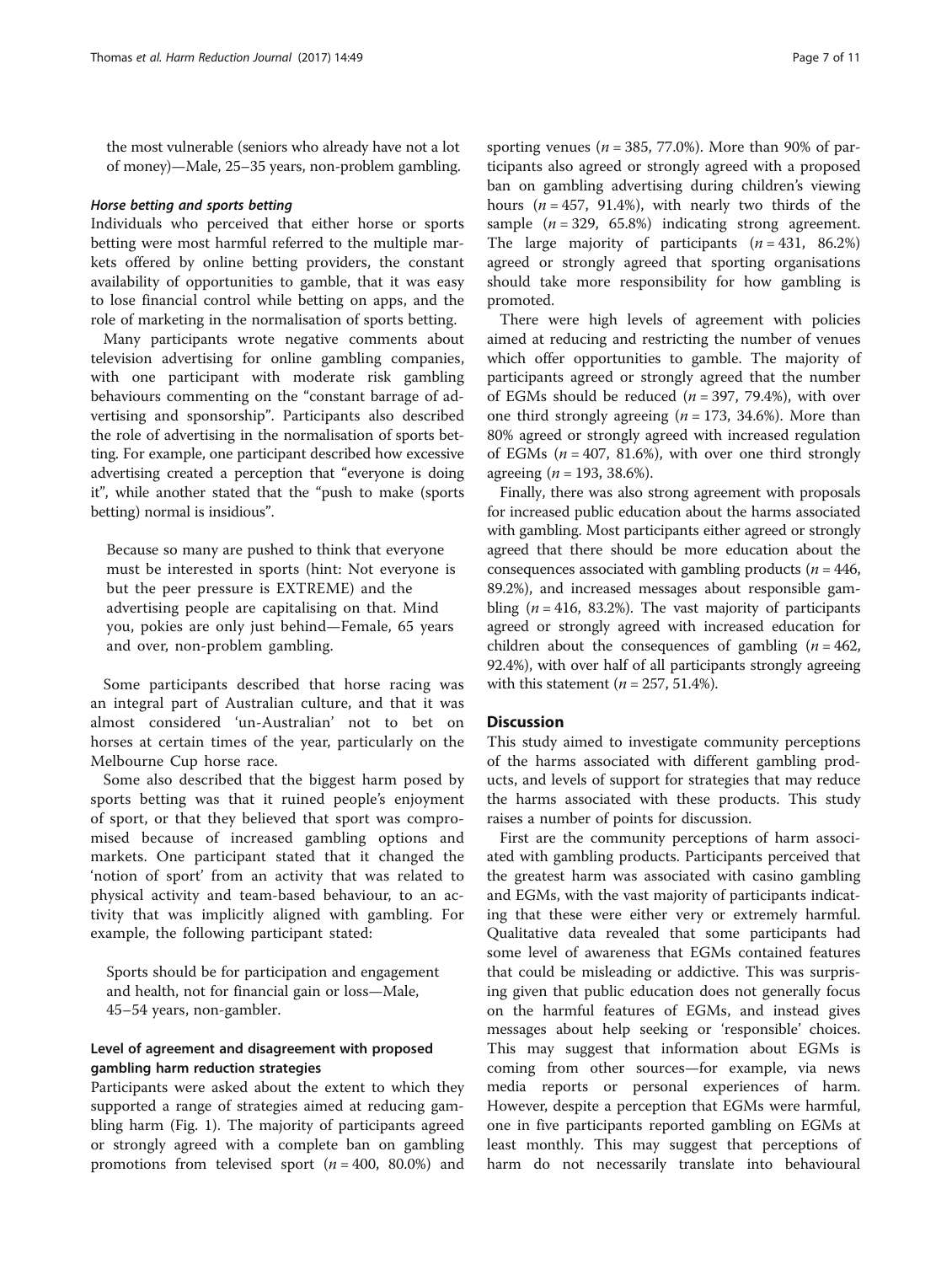<span id="page-7-0"></span>

choices. Fewer participants perceived that sports or horse betting were harmful products, which could be for several reasons. For example, horse racing is socially accepted in Victoria (with a public holiday for the Melbourne Cup horse race), while racing carnivals are often marketed as fun entertainment, with children's activities, fashion parades, and live music. Similarly, while there has been public commentary related to the normalising impact of sports betting advertising on children, there has been limited community discussion about the harms from sports betting. Tobacco control advocates highlighted the ethical obligation for governments to communicate accurate information about the harms associated with cigarettes, and the actions that can be taken to reduce the harms caused by these products [[33\]](#page-10-0). Although very few mass media campaigns in gambling have taken this approach, the current study shows overwhelming community support for campaigns which focus on educating the community (including children) about the harms associated with gambling products.

Second, this study is consistent with other community surveys in Australia [\[15,](#page-9-0) [21](#page-10-0), [22\]](#page-10-0) that demonstrate community support for stricter boundaries being placed around gambling products, and the marketing of these products. Support for advertising restrictions in this study is much higher than community support for advertising restrictions relating to other harmful products. For example, a recent survey showed that despite overwhelming evidence on the health and social harms

associated with alcohol, and public health advocacy initiatives, only 60% of Australians believed that alcohol should not be promoted at sporting events, and 70% believed that alcohol should not be advertised before 8.30 pm [\[24\]](#page-10-0). Similarly, in a survey conducted in 1987 in the early days of opinion polling to assess community support for tobacco controls, only 37% of Victorians supported a ban on tobacco sponsorship of sport [\[34](#page-10-0)]. While the Australian government has signalled restrictions on 'siren to siren' gambling advertising in sport (up until 8.30 pm at night), these measures fall short of the complete ban supported by participants in this study [[35\]](#page-10-0). Commentators have already observed significant flaws in the proposed restrictions. For example, it is unlikely that children, and in particular teenagers, will turn off their favourite sporting match at 8.30 pm, and as such will still be exposed to gambling advertising. Further, the ban does not close loopholes which allow gambling advertising in 'G' rated viewing hours within sports and current affairs programs. Without closing these loopholes, there is a risk that the gambling industry may work with broadcasters to shift advertising to pre-match sports entertainment shows. Nevertheless, it appears that in this instance the Australian government may be paying some attention to community expectations in relation to the promotion of sports betting products. However, questions remain as to why, in the face of community concern and support for regulatory reform, governments have done relatively little to implement comprehensive reforms of the gambling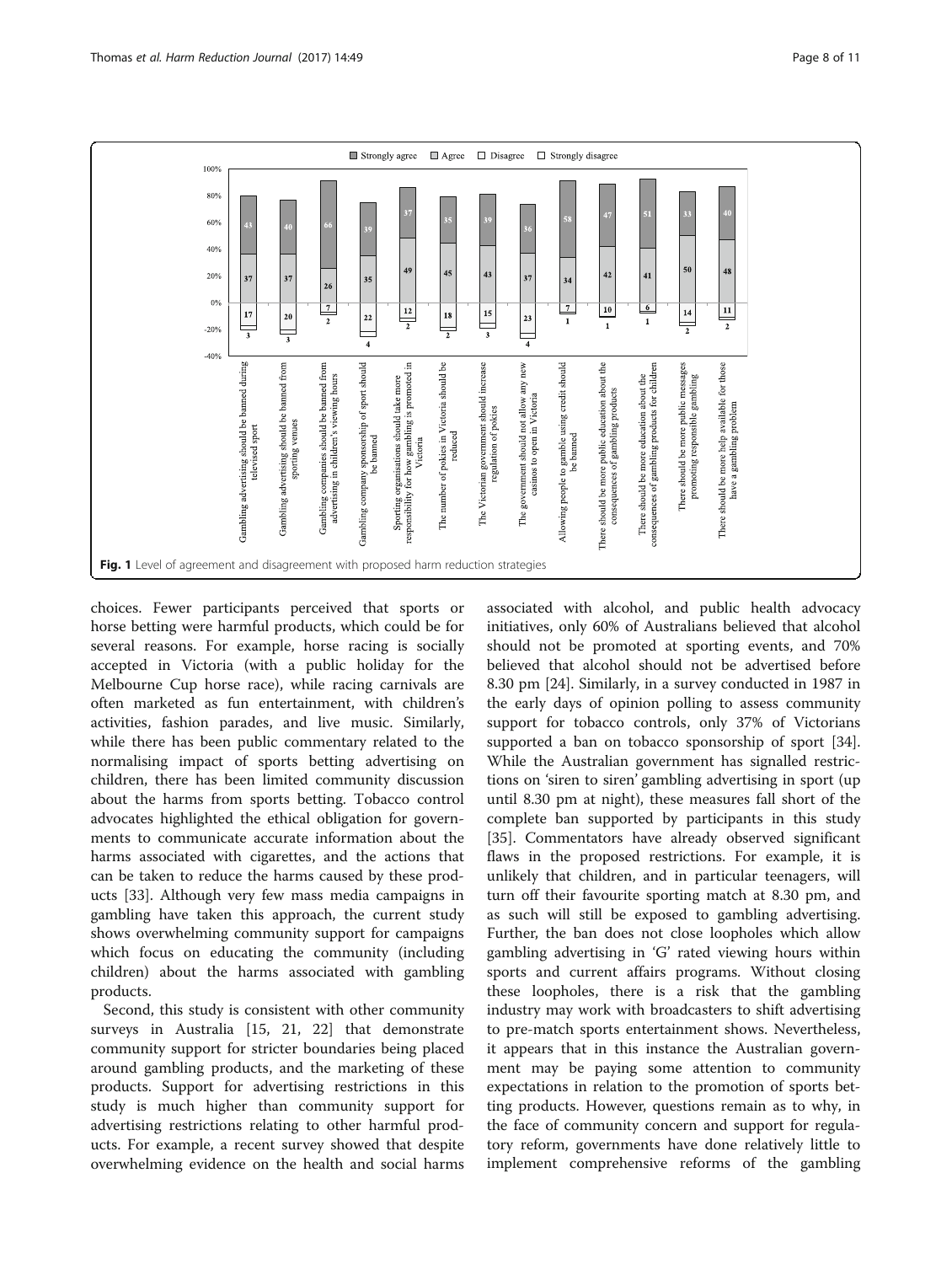industry that are required to prevent and reduce gambling harm. It has been proposed that such inaction may be due largely to the influence of the gambling industry over government decision-making—via lobbying, political donations, partnerships with policy-makers, and influences on research agendas [\[1](#page-9-0), [36](#page-10-0)–[40\]](#page-10-0). The current results suggest that existing government approaches to gambling in Australia are out of line with community attitudes to many forms of gambling (such as EGMs), and public expectations of mechanisms for protecting communities from gambling products that may be harmful for communities (for example, through comprehensive restrictions on advertising during sport).

Finally, we would sound a note of caution. History has shown that when there is significant support for the regulation of products, and negative community attitudes towards industries such as gambling, alcohol, and tobacco, those industries may put more strategic effort into counter-measures such as framing themselves as 'good corporate citizens' as part of their efforts to avoid or minimise the impact of restrictions and regulations. For example, when there was widespread recognition that cigarettes were lethal, and there was significant community support for strong regulatory measures associated with tobacco products and advertising, tobacco companies put significant resources into reframing themselves as responsible corporate citizens. Strategies included support for charities, youth smoking prevention programs, responsibility advertising, so called self-regulation of advertising, and sponsorship of sport and the arts [\[41\]](#page-10-0), complemented by heavy lobbying and political donations. We have recently seen similar strategies emerge from the gambling industry. For example, the EGM industry has developed policies advocating for industry led responses to problem gambling, including education strategies for children which focus on teaching them about 'responsible gambling' rather than the harms associated with products [[42](#page-10-0)], as well as significant donations to political parties and politicians [\[43](#page-10-0)]. More recently, coalitions for corporate bookmakers have stated that they support a reduction in wagering advertising within sport to address the level of 'angst' about gambling advertising in the Australian community [[44](#page-10-0)]. They have also established 'codes of conduct' which state that they will advocate for reforms (such as prohibiting credit betting) which have already been announced as imminent regulatory measures by government, and have signalled a commitment to fund independent research regarding the prevalence and impacts of online wagering in Australia [[45](#page-10-0)]. As was demonstrated in relation to government proposals to introduce mandatory pre-commitment on EGMs, the gambling industry has already succeeded in lobbying and pressuring politicians to oppose some reforms [\[46\]](#page-10-0). It will be important for public health advocates and coalitions to

recognise such strategies and to develop new ways of responding to industry efforts to resist reform.

It is important to acknowledge the limitations of this study. First, while we collected data from a sample of participants representative of the Victorian community by age and gender, the sample was skewed towards those who had higher levels of education and lived in more affluent areas of Victoria. As such, it may not be generalisable to the views of the entire Victorian community. Second, the online panel approach to data collection resulted in a sample that was over representative of gamblers and individuals experiencing gambling harm, although the outcomes of the study were still commensurate with the findings from community-based surveys. While online panel studies of gambling behaviour consistently capture populations that gamble more frequently across the full spectrum of gambling harm, there has been limited explanation of why this may occur [\[26](#page-10-0)]. Some explanations could be that online surveys afford more anonymity than telephone surveys, and people are likely to more honestly report their gambling behaviours; that online surveys are more effective at recruiting younger adults (and in particular younger men) who gamble online and who may not participate in surveys which focus predominantly on landline-based samples; and that people who have problems with gambling may sign up for online survey companies to take advantage of the incentives offered by these companies. Given the increasing use of online panels by academic researchers as a cost effective way of collecting data, researchers should seek to explain why these differences in samples may be occurring, and the potential impact of either under or over representation biases for evidenced-based policy-making decisions. Third, this initial examination of the study data aimed to present the broad responses from the sample, and did not aim to investigate differences according to age, gender, or gambling characteristics. This is an important area for future research. Fourth, it is important to remember that Victoria does not have the same historical associations with EGMs in clubs, as is found in other states in Australia such as New South Wales. As such, the views of Victorians may not be reflective of individuals in other states and territories. It is important to note that regulatory initiatives were presented to participants without any counter arguments. Typically, the gambling industry has gone to great lengths to oppose increased regulations of their products or their marketing tactics and to create doubt about the effectiveness of potential harm minimisation measures. Coordinated responses to these tactics will be important in ensuring that governments implement harm reduction strategies based on independent evidence rather than industry driven arguments.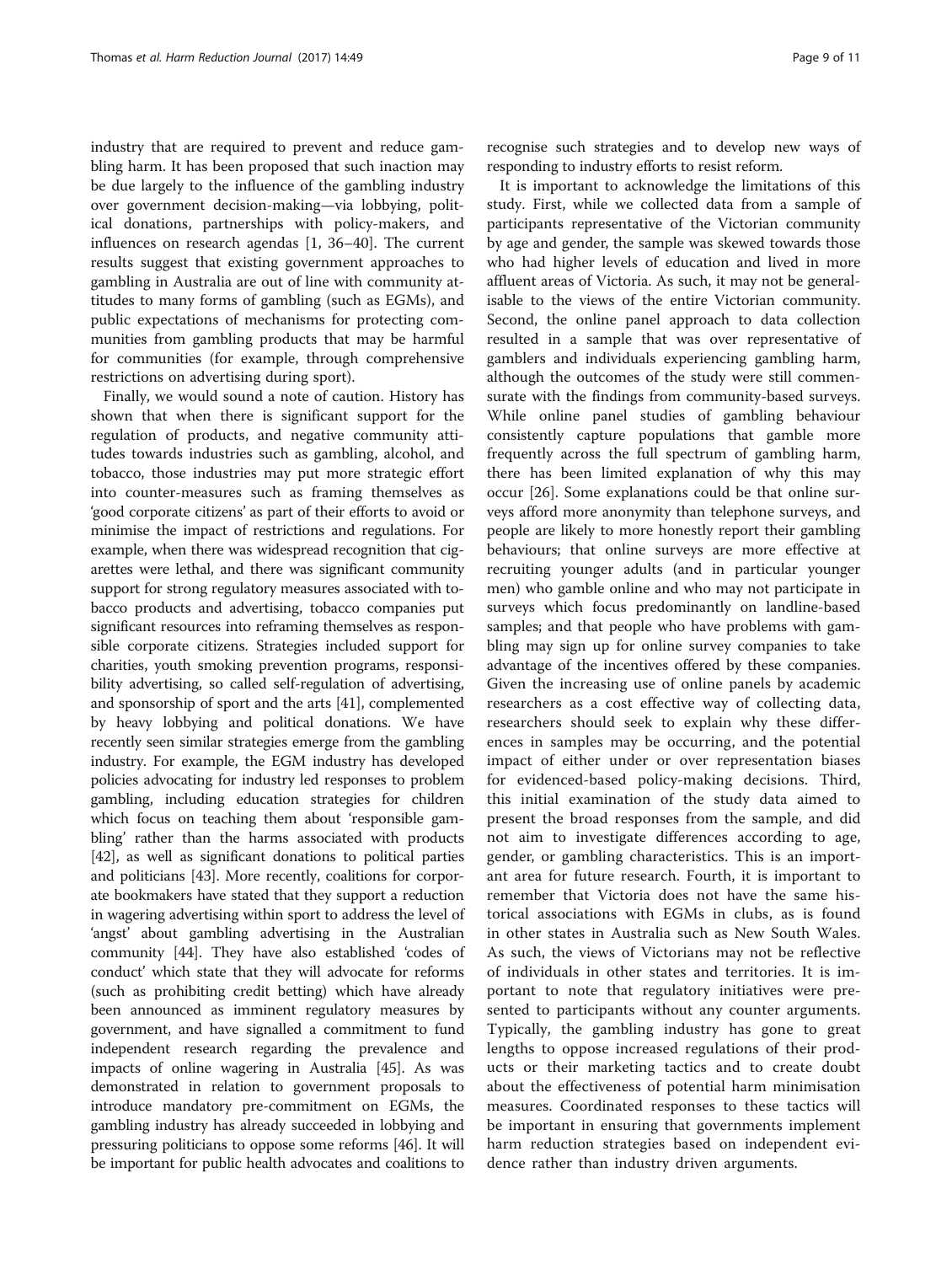# <span id="page-9-0"></span>Conclusions

This study indicates that there is a high perception of harm associated with a range of gambling products. While state and federal governments have been reluctant to implement a comprehensive approach to reducing gambling harm, this study indicates that there is significant community support for a range of specific harm reduction and prevention measures. This provides important support for the work of those seeking more effective action to reduce the harms associated with gambling promotions and products.

#### Abbreviations

ABS: Australian Bureau of Statistics; ATGS: Attitudes Towards Gambling Scale; EGM: Electronic Gambling Machine; PGSI: Problem Gambling Severity Index; SEIFA: Socio-Economic Indexes for Areas

## Acknowledgements

None.

# Funding

This study was funded by a grant from the Victorian Responsible Gambling Foundation Competitive Grants Scheme (Round 7). The Victorian Responsible Gambling Foundation is funded via hypothecated taxes from gambling revenue.

# Availability of data and materials

The data from this study is not publically available.

## Authors' contributions

ST is the Study Chief Investigator, involved in the design and conceptualisation of the study and analysis of results and prepared first draft of the manuscript. MR is a Study Investigator, involved in the design and conceptualisation of the study, data collection process, and interpretation of results and contributed to the critical revision of the manuscript. AB is one of the study research assitants, involved in the design and conceptualisation of the study, managed the collection of data and analysis of results, and contributed to the drafting and critical revision of the manuscript. HP is one of the study research assistants, involved in the design and conceptualisation of the study, managed the collection of data and analysis of results, and contributed to the critical revision of the manuscript. SB is the study statistician, analysed the statistical data, contributed to the preparation of tables and figures, and contributed to the drafting and critical revision of the paper. SC contributed to the interpretation of data and critical revision of the paper. MD is a Study Investigator, contributed to the interpretation of data, drafting, and critical revision of the manuscript. All authors read and approved the final manuscript.

### Authors' information

ST, AB, and HP: Centre for Population Health Research, School of Health and Social Development, Faculty of Health, Deakin University. MR: School of Management, Operations and Marketing, Faculty of Business, University of Wollongong. SB: Deakin Biostatistics Unit, Faculty of Health, Deakin University. SC: School of Social and Community Health, University of Bristol. MD: Faculty of Health Science, Curtin University.

## Ethics approval and consent to participate

Ethical approval was obtained from the University Research Ethics Committee. Consent was obtained by all participants at the beginning of the survey.

## Consent for publication

Participants consented to the data being used for publications.

#### Competing interests

ST, HP, and MD receive funding for gambling research from the Australian Research Council and the Victorian Responsible Gambling Foundation. The Victorian Responsible Gambling Foundation is funded via hypothecated taxes from gambling. ST receives consultancy funding from the Australian Football League Players Association and AFL Sportsready for gambling harm

prevention education for professional athletes. MR and AB receive funding for gambling research from the Victorian Responsible Gambling Foundation. SC has received funding from the Avon Primary Care Research Collaborative, the National Institute for Health Research, and the Economic and Social Research Council. Further sources have included agencies that are funded primarily by government departments (including through hypothecated taxes) to commission gambling-related research, including the Victorian Responsible Gambling Foundation (Australia) and the Gambling Research Exchange Ontario (Canada). SB has no competing interests to declare.

# Publisher's Note

Springer Nature remains neutral with regard to jurisdictional claims in published maps and institutional affiliations.

## Author details

<sup>1</sup> Centre for Population Health Research, School of Health and Social Development, Faculty of Health, Deakin University, Geelong, Australia. <sup>2</sup>School of Management, Operations and Marketing, Faculty of Business University of Wollongong, Wollongong, Australia. <sup>3</sup> Deakin Biostatistics Unit, Faculty of Health, Deakin University, Geelong, Australia. <sup>4</sup>School of Social and Community Health, University of Bristol, Bristol, UK. <sup>5</sup>Faculty of Health Science, Curtin University, Bentley, Australia.

# Received: 12 May 2017 Accepted: 4 July 2017 Published online: 25 July 2017

### References

- 1. Orford J. An unsafe bet? The dangerous rise of gambling and the debate we should be having. Birmingham: Wiley; 2010.
- 2. Adams PJ, Rossen F. A tale of missed opportunities: pursuit of a public
- health approach to gambling in New Zealand. Addiction. 2012;107(6):1051–6. 3. Korn DA. Expansion of gambling in Canada: implications for health and
- social policy. Can Med Assoc J. 2000;163(1):61–4. 4. Young M, Markham F, Doran B. Placing bets: gambling venues and the distribution of harm. Aust Geogr. 2012;43(4):425–44.
- 5. Deans EG, Thomas SL, Daube M, Derevensky J. "I can sit on the beach and punt through my mobile phone": the influence of physical and online environments on the gambling risk behaviours of young men. Soc Sci Med. 2016;166:110–9.
- 6. Marshall D. Gambling as a public health issue: the critical role of the local environment. J Gambling Issues. 2009;23:66–80.
- 7. Thomas S, Bestman A, Pitt H, Deans E, Randle M, Stoneham M, Daube M. The marketing of wagering on social media: an analysis of promotional content on YouTube, Twitter and Facebook. Victoria: Victorian Responsible Gambling Foundation; 2015.
- 8. Pitt H, Thomas SL, Bestman A, Stoneham M, Daube M. "It's just everywhere!" Children and parents discuss the marketing of sports wagering in Australia. Aust N Z J Public Health. 2016;40(5):480–6.
- 9. Sharpe L, Walker M, Coughlan M-J, Enersen K, Blaszczynski A. Structural changes to electronic gaming machines as effective harm minimization strategies for non-problem and problem gamblers. J Gambl Stud. 2005;21(4):503–20.
- 10. Australian Productivity Commission. Inquiry Report into Gambling. Canberra: Commonwealth of Australia; 2010. Report No. 50. Available from: [http://www.pc.gov.au/inquiries/completed/gambling-2009/report.](http://www.pc.gov.au/inquiries/completed/gambling-2009/report)
- 11. Moodie R, Stuckler D, Monteiro C, Sheron N, Neal B, Thamarangsi T, Lincoln P, Casswell S. Profits and pandemics: prevention of harmful effects of tobacco, alcohol, and ultra-processed food and drink industries. Lancet. 2013;381(9867):670–9.
- 12. Reith G. Gambling and the contradictions of consumption: A genealogy of the "pathological" subject. Am Behav Sci. 2007;51(1):33–55.
- 13. Miller HE, Thomas SL, Smith KM, Robinson P. Surveillance, responsibility and control: an analysis of government and industry discourses about "problem" and "responsible" gambling. Addict Res Theory. 2016;24(2):163–76.
- 14. Willingham R. Town triumphant in pokies battle. The Age. 2013 14th February. Available from: [http://www.theage.com.au/victoria/town](http://www.theage.com.au/victoria/town-triumphant-in-pokies-battle-20130213-2eeaf.html)[triumphant-in-pokies-battle-20130213-2eeaf.html.](http://www.theage.com.au/victoria/town-triumphant-in-pokies-battle-20130213-2eeaf.html) Accessed 21 Apr 2017.
- 15. McAllister I. Public opinion towards gambling and gambling regulation in Australia. Int Gambl Stud. 2014;14(1):146–60.